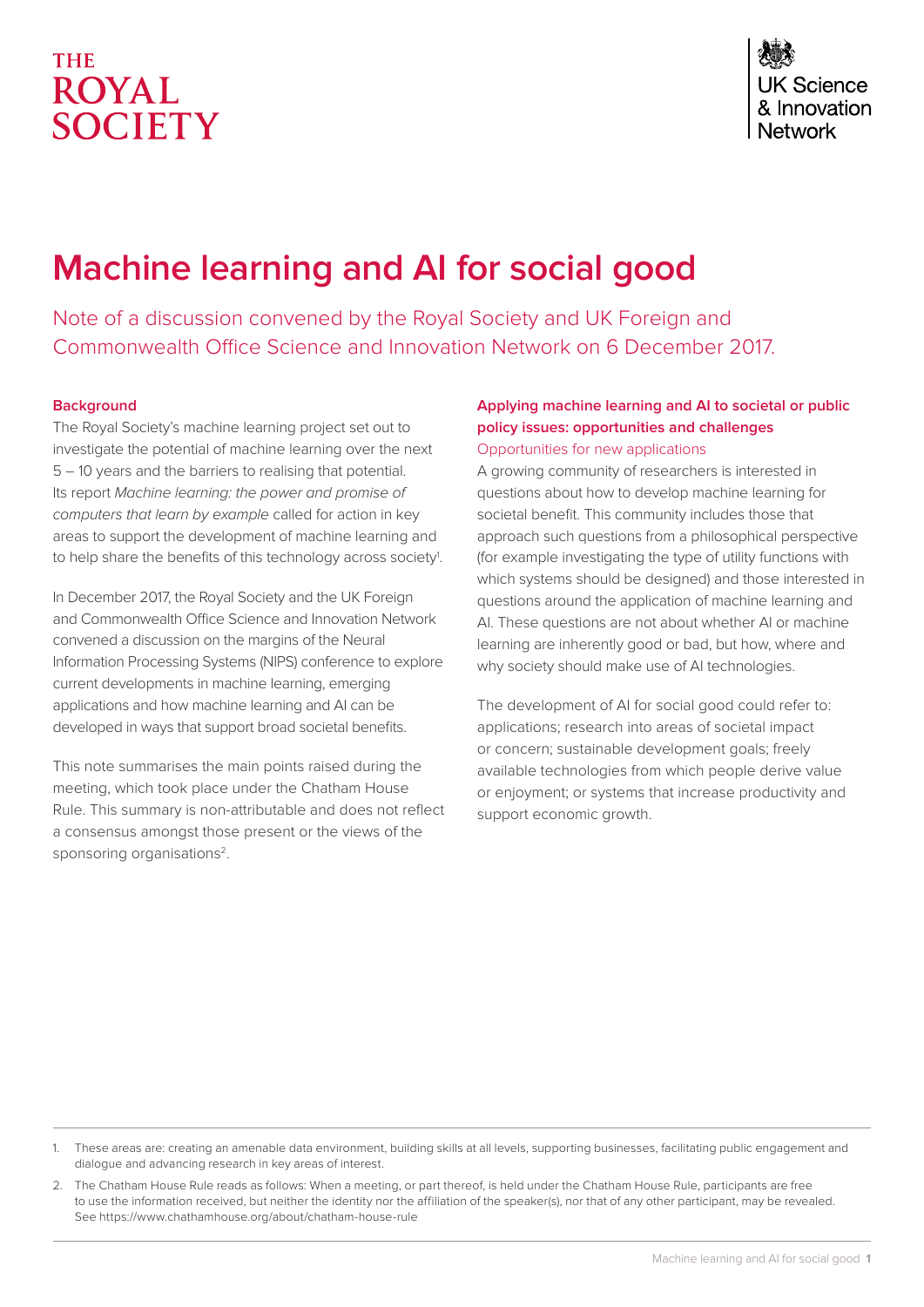Research into applications of AI for societal benefit is already being carried out by a range of projects and initiatives. For example:

- Workshops at the NIPS 2017 conference were exploring applications of AI in healthcare<sup>3</sup>, transport<sup>4</sup> and sociallyassistive robotics.
- Teams in the AI Xprize competition are developing applications across these areas and more, including education, drug-discovery and scientific research<sup>5</sup>.

#### Using data for social good

Applying AI to public policy challenges often requires access to complex, multi-modal data about people and public services. While many national or local government administrations, or non-governmental actors, hold significant amounts of data that could be of value in applications of AI for social good, this data can be difficult to put to use. Institutional, cultural, administrative, or financial barriers can make accessing the data difficult in the first instance. If accessible in principle, this type of data is also often difficult to use in practice: it might be held in outdated systems, be organised to different standards, suffer from compatibility issues with other datasets, or be subject to differing levels of protection. Use of such data is also often linked to questions about governance and the ways in which regulatory systems allow data to be used.

One approach to facilitating further activity in applying machine learning to public policy challenges could be for government administrations to identify forthcoming areas of interest and to create frameworks that enable access to data that is relevant to these.

In addition to these questions about accessibility, the complexity associated with these datasets – or the need to combine multiple datasets to understand the different facets of a policy challenge – means that they often require significant effort to make them usable. Support for data engineering is therefore important and needs to be budgeted for in terms of both funding and project time<sup>6</sup>.

#### Incentive structures for research into applications of interest

In addition to requiring access to data, successful research in areas of social good often requires interdisciplinary teams that combine machine learning expertise with domain expertise. Creating these teams can be challenging, particularly in an environment where funding structures or pressure to publish certain types of research may contribute to an incentives structure that favours problems with 'clean' solutions.

In this context, challenge-based funding can play a role in spurring research in an area of interest and in fostering collaborations between public, private and third sector actors. Such collaborations can support research in areas not traditionally supported by funding from commercial interests and where existing funding structures might not be able to support longer-term or open-ended research areas.

# **Areas of research interest in machine learning for social good**

In addition to those questions that arise in using machine learning for specific applications or policy challenges, there exists a number of technical challenges that may shape how machine learning is able to respond to questions of societal interest<sup>7</sup>.

### Fairness and inequality

Bias in machine learning systems can arise in different ways: systems can inherit subjective biases from the data on which they are trained, or they can use personal characteristics as predictive of outcomes in ways that society may deem inappropriate.

There are already examples of areas in which machine learning applications have raised questions about fairness and inequality. For example, a natural language system developed by Google was found to assign 'positive' or 'negative' labels to personal characteristics in its sentiment analysis in a biased way<sup>8</sup>. If not managed and addressed, such biases could have implications for access to finance, effectiveness of healthcare and the ability to use machine learning systems for functions such as image recognition, amongst other applications.

3. [https://nips.cc/Conferences/2017/Schedule?showEvent=8728 and https://nips.cc/Conferences/2017/Schedule?showEvent=9561](https://nips.cc/Conferences/2017/Schedule?showEvent=8728)

- 4. <https://nips.cc/Conferences/2017/Schedule?showEvent=8755>
- 5. <https://ai.xprize.org/news/blog/ai-xprize-top-10-teams>
- 6. For further discussion of this, see: *Machine learning: the power and promise of computers that learn by example*, The Royal Society, April 2017, available at <royalsociety.org/machine-learning>
- 7. The Royal Society has commented on a number of these areas in further detail in its machine learning report, calling for a new wave of machine learning research to address them.
- 8. As discussed in Kate Crawford's NIPS Keynote, available at [https://www.youtube.com/watch?v=fMym\\_BKWQzk](https://www.youtube.com/watch?v=fMym_BKWQzk)